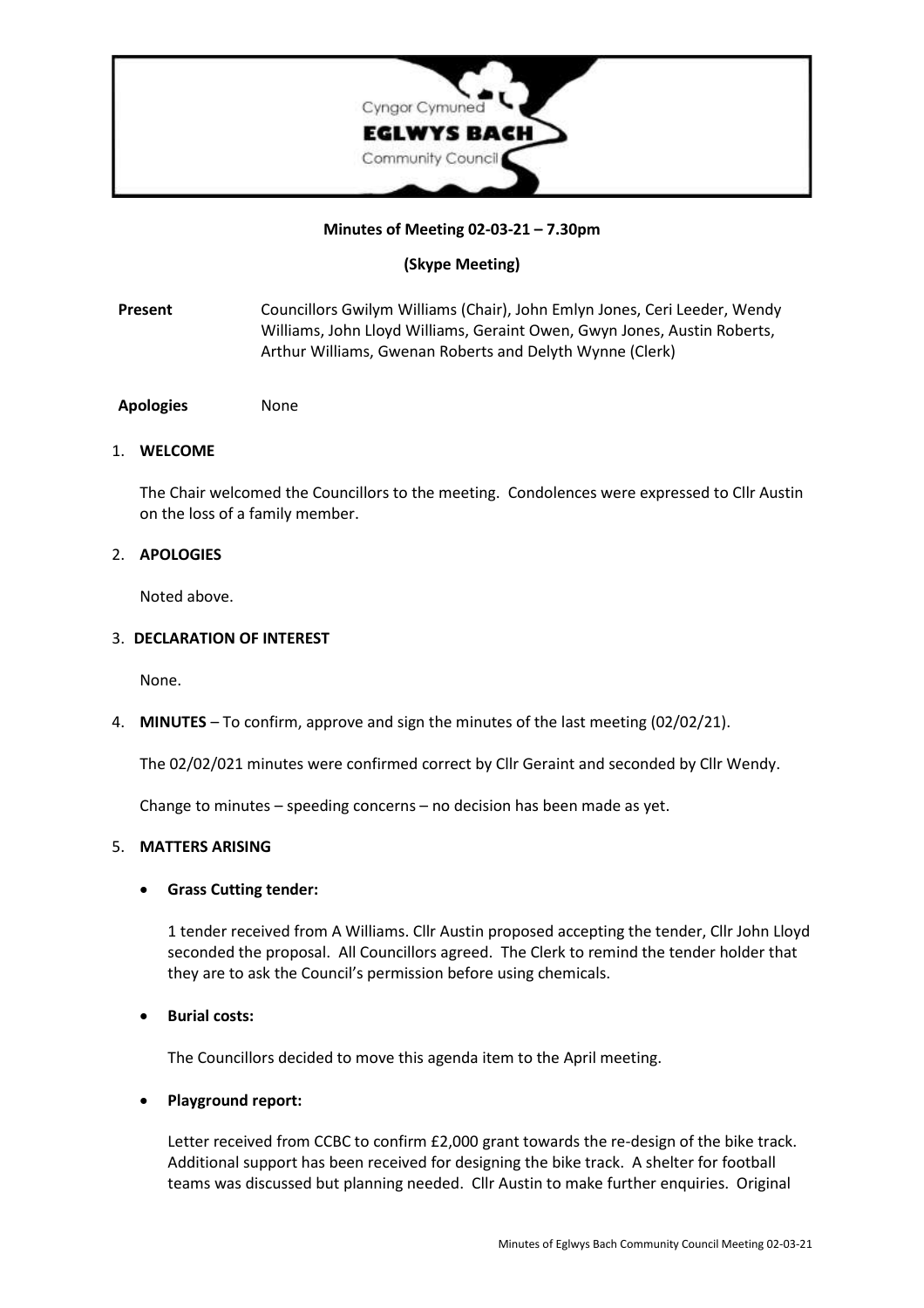

bike track was built 20 years ago at a cost of £16,000 paid by CCBC. Cllr Ceri hoping to receive plans in the next few days. Cllr Ceri to ask for estimates to do the digger work. Cllr John Emlyn proposed getting the plans and then asking companies to price the job and then meet as a Council to discuss further in two weeks. Cllr Arthur seconded this proposal, all Councillors agreed.

# • **19/20 Audit:**

Form signed by the Chair, the Clerk to finish the work.

# • **Contract Clerc:**

The group has met two weeks ago to discuss the contract. Some missing policies such as sickness absence policy and health and safety policy. Cllr John Emlyn has written to the Clerk of Llanrwst Town Council to ask for policies and insurance was discussed – employers' liability. Pension was discussed, the clerk must be paid £10,000 before having to pay a pension.

## 6. **PLANNING**

Reference: 0/48237

Bodnant Gardens, Bodnant Road, Eglwysbach LL28 5RE

Cynllun: Installation of 1200 litre Calor Gas Tank and natural timber screen 5 meters from Head Gardener's Cottage. Details of new Sewage Treatment Plant and soakaway. Addition of metal estate fence and small native hedge surrounding Sewage Treatment Plant, along with gabion retaining wall.

No objection.

## 7. **FINANCIAL REPORT**

Current - £5,455.17 Burial - £505.20 Deposit - £2,078.16

#### **Online payments: Current:**

- 
- Delyth Wynne (Clerk) £200.00
- HMRC £50.00 (March 2021)
- Mark, The Bee £60.00 (Christmas Window Competition Vouchers)
- Cradur.Com £33.00 (Website)

**Burial:**

- None
- 8. **CORRESPONDENCE**
	- **Letter: Carol Metcalfe - Dyffryn Conwy Eisteddfod:** Noted as information.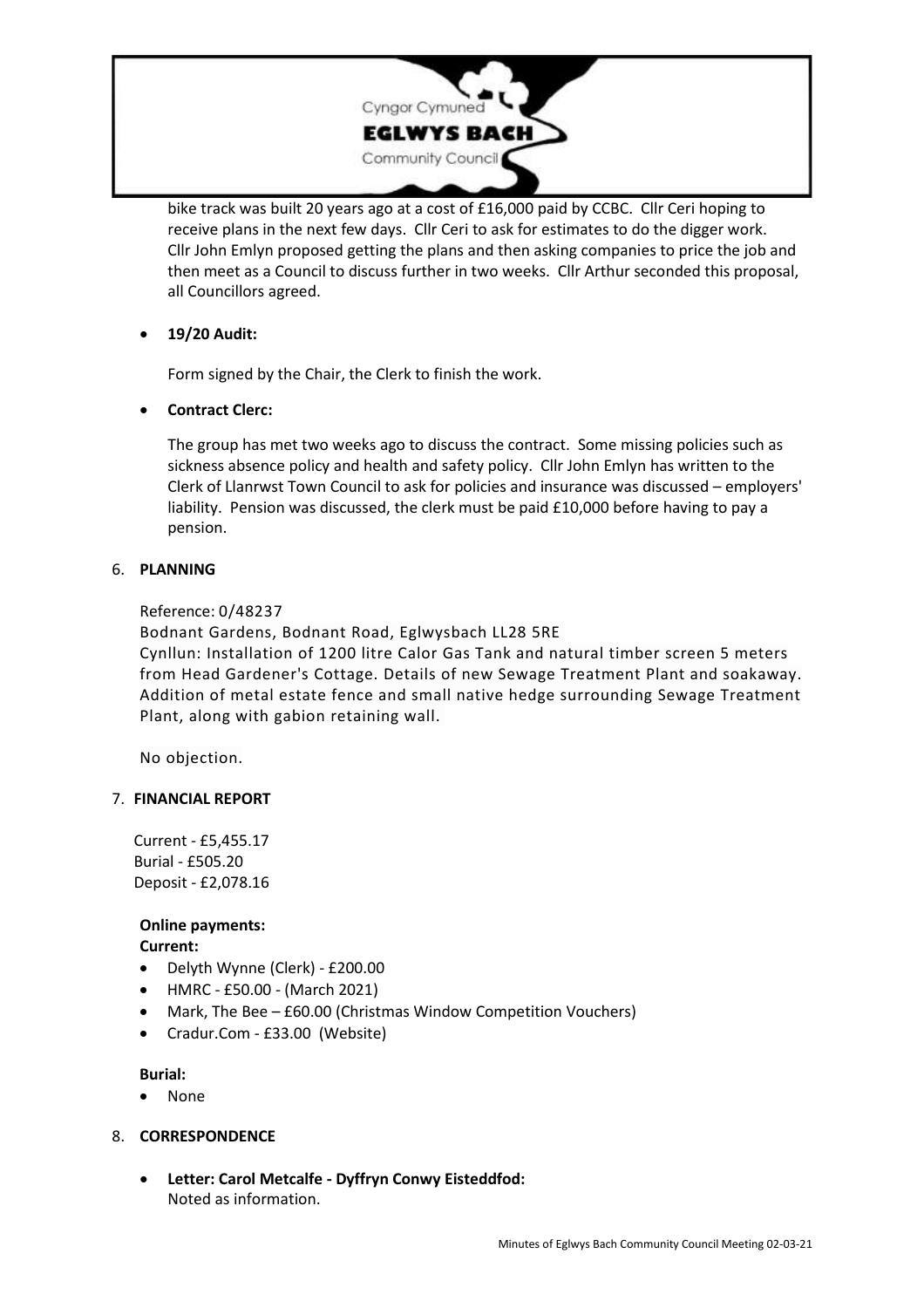

- **E-Mail: CCBC - Rural Conwy Tidy Communities - Litter Picking Equipment:** Noted as information.
- **E-Mail: Welsh Water – Dolgarrog pipe bridge:** Noder er gwybodaeth. Rhoddodd Cyng Austin ddiweddariad ar y mater. Y Cynghorwyr yn cytuno i yrru llythyr o gefnogaeth i Gyngor Cymuned Dolgarrog yn eu ymgyrch i roi pwysau ar Dwr Cymru i gadw'r bont ar agor.
- **E-Mail: Cynlas Cyf. - Parks for All:** Noted as information.
- **E-Mail: Independent Remuneration Panel for Wales - Review of the Remuneration Framework for Community and Town Councils:** Noted as information.
- **E-Mail: CCBC - Town & Community Council Play Grant:** Noted as information.
- **E-Mail: CCBC – LoRaWan:** Noted as information.
- **E-Mail: CCBC - Local Places Challenge Fund for Nature 2021/22:** Noted as information. The Clerk to express an interest.

## 9. **ANY OTHER BUSINESS**

- Henblas turning water out to the centre of the road blocked drain;
- Bridge by the school Natural Resources Wales solar panel and camera pointing to bridge monitoring the water level;
- Holes at Ffordd Hen Efail Clerk to contact ERF;
- Blocked drain at Berllan Bach Clerk to contact ERF;
- Drain blocked by Ty Gwyn Clerk to contact ERF;
- Rhandir turning blocked drain Clerk to contact ERF;
- Approximately 8 BT poles between Llindir and Nebo turning not picked up Clerk to contact BT.
- Stones washed into the road between Chwefor and Crosengan.

## 10. **DATES OF NEXT MEETINGS**

06/04/21 04/05/21 01/06/20 06/07/21 07/09/21 05/10/21 02/11/21 07/12/21